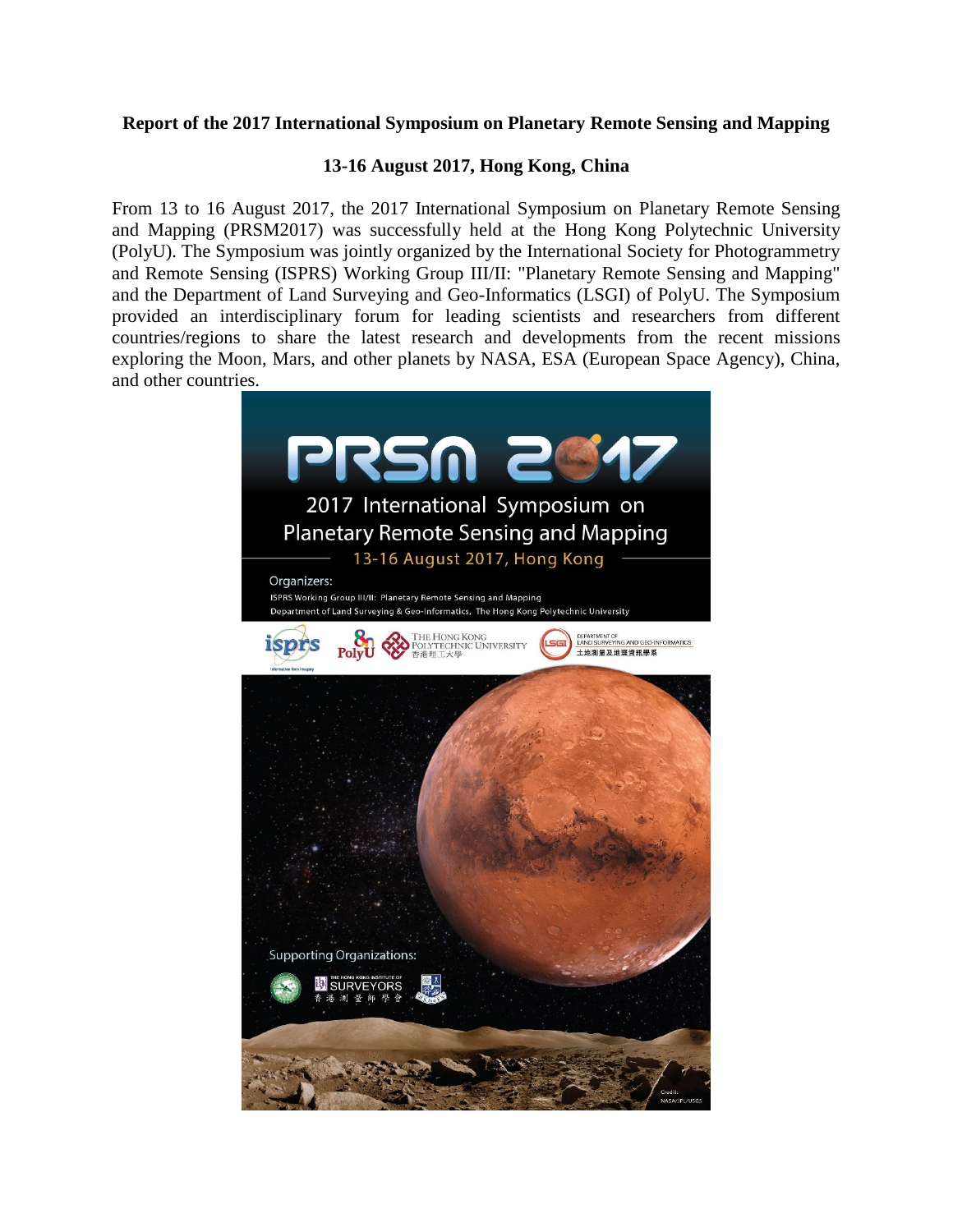The themes of the Symposium were as follows:

- Planetary remote sensing
- Planetary photogrammetry and robotic vision
- Planetary cartography
- Planetary GIS and database systems
- Planetary remote sensing data fusion
- Information extraction from planetary remote sensing data
- Reference systems of celestial bodies
- Data from asteroids/comets
- Geo-visualization of planetary remote sensing data
- Planetary exploration missions
- Planetary science

The opening ceremony on 14 August 2017 included opening speeches by Prof. Wen-zhong Shi, Head of the Department of Land Surveying and Geo-Informatics of PolyU, and Prof. Kaichang Di, Chairman of the ISPRS Planetary Remote Sensing and Mapping Working Group. Prof. Zhilin Li, Chief Editor of the ISPRS Book Series; Prof. Bo Huang, President of the Hong Kong Society for Remote Sensing; Dr. Conrad Tang, Chairman of the Land Surveying Division of the Hong Kong Institute of Surveyors; and Mr. LAM Lityin, President of the Hong Kong Institution of Engineering Surveyors attended the Symposium. In the three-day period, the Symposium was well received by approximately 100 participants with 12 different sessions, including two keynote sessions, nine oral sessions and one poster session.

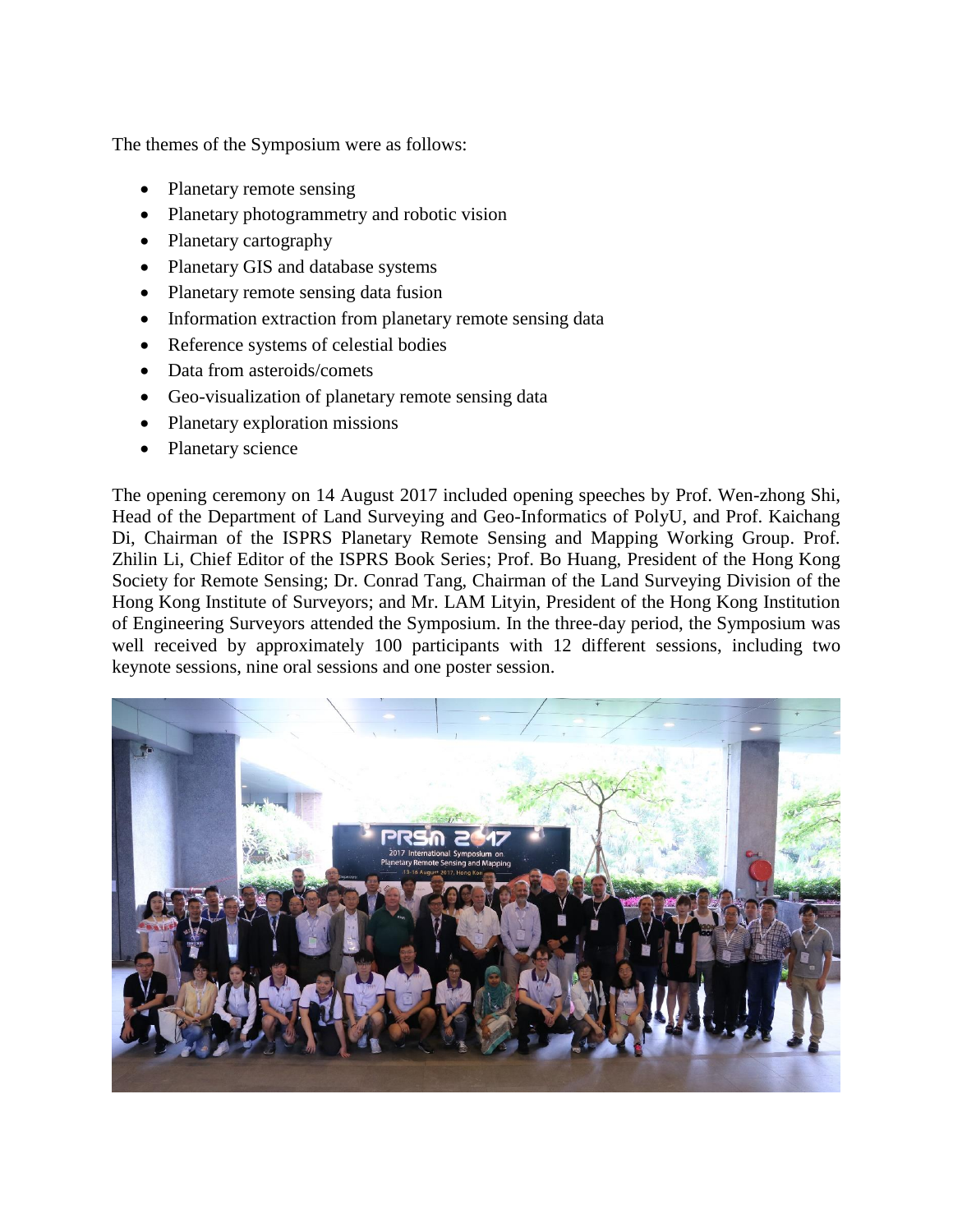The keynote speakers include Prof. Raymond Arvidson of Washington University in St. Louis, USA, with a speech about "*Exploring the Ancient Martian Geologic Record Using the Opportunity and Curiosity Rovers*"; Prof. Nicolas Thomas of University of Bern, Switzerland, with a speech about "*The Colour and Stereo Surface Imaging System (CaSSIS) on the ExoMars Trace Gas Orbiter*"; Dr. Randy Kirk of U.S. Geological Survey, with a speech about "*From Planetary Cartography to Planetary Spatial Data Infrastructure*"; Prof. Kaichang Di of the Institute of Remote Sensing and Digital Earth, Chinese Academy of Sciences, with a topic about "*Landing Site Mapping and Rover Localization for the Chang'E-3 Mission*"; and Dr. Carsten Güttler of Max Planck Institute for Solar System Research, Germany, with a topic about "*Comet 67P/Churyumov-Gerasimenko through the Eyes of the Rosetta/OSIRIS Cameras*";



Keynote speaker: Prof. Raymond Arvidson